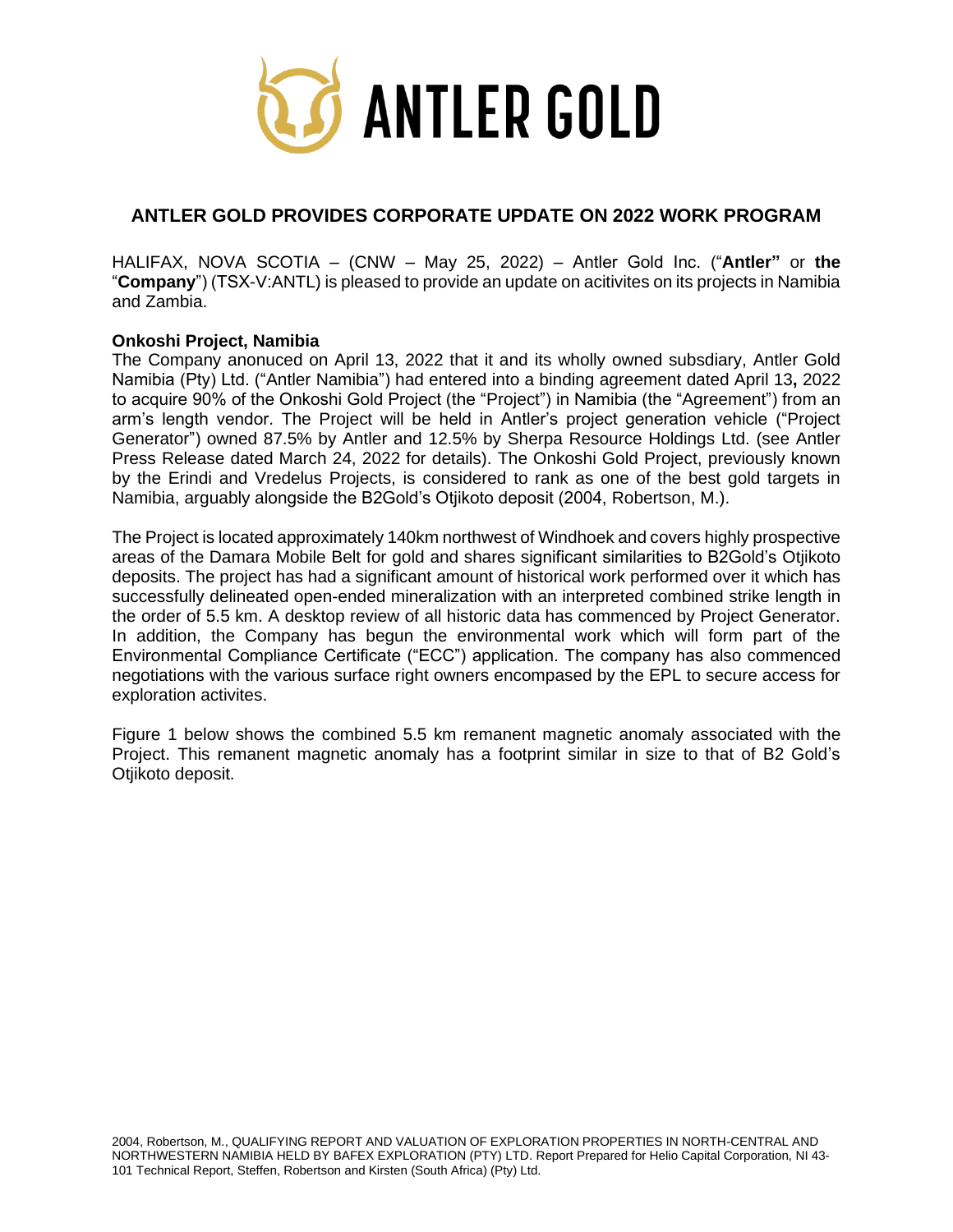

Figure 1: Remanent magnetic anomaly defined from historical magnetic surveys have an interpreted combined strike length in the order of 5.5 km. For comparison purposes, the footprint of B2 Gold's Otjikoto deposit remanent anomaly is illustrated (note that this is a size comparison only and does not represent the actual locatity of the Otjikoto deposit).

Table 1 below contains previous drill holes reported in a NI 43-101 report completed in 2004 by Michael Robertson for Helio Capital Corporation (2004, Robertson, M) ("**Helio Technical Report**"). Note that the results below are historic and have not been verified by Antler.

| <b>Drillhole</b> | Depth (m)   | <b>Intersection</b>      |
|------------------|-------------|--------------------------|
| ERRC 18          | $12 - 23$   | 9.53 g/t Au over 11 m    |
| <b>ERRC 23</b>   | 51-56       | 3.04 g/t Au over 5 m     |
| and              | 60-67       | 4.88 g/t Au over 7 m     |
| <b>ERRC 25</b>   | 26-38       | 3.09 g/t Au over 12 m    |
| ERD <sub>2</sub> | 11.18-23.53 | 5.54 g/t Au over 12.35 m |
| ERD <sub>3</sub> | 5.92-12.34  | 3.27 g/t Au over 6.42 m  |
| and              | 70.64-75.64 | 12.85 g/t Au over 5 m    |

Significant exploration potential exists on the Project, as outlined in the Helio Technical Report and based on the initial review of the Project data by Remote Exploration Services (Pty) Ltd. ("**RES**") on behalf of the Project Generator, and includes: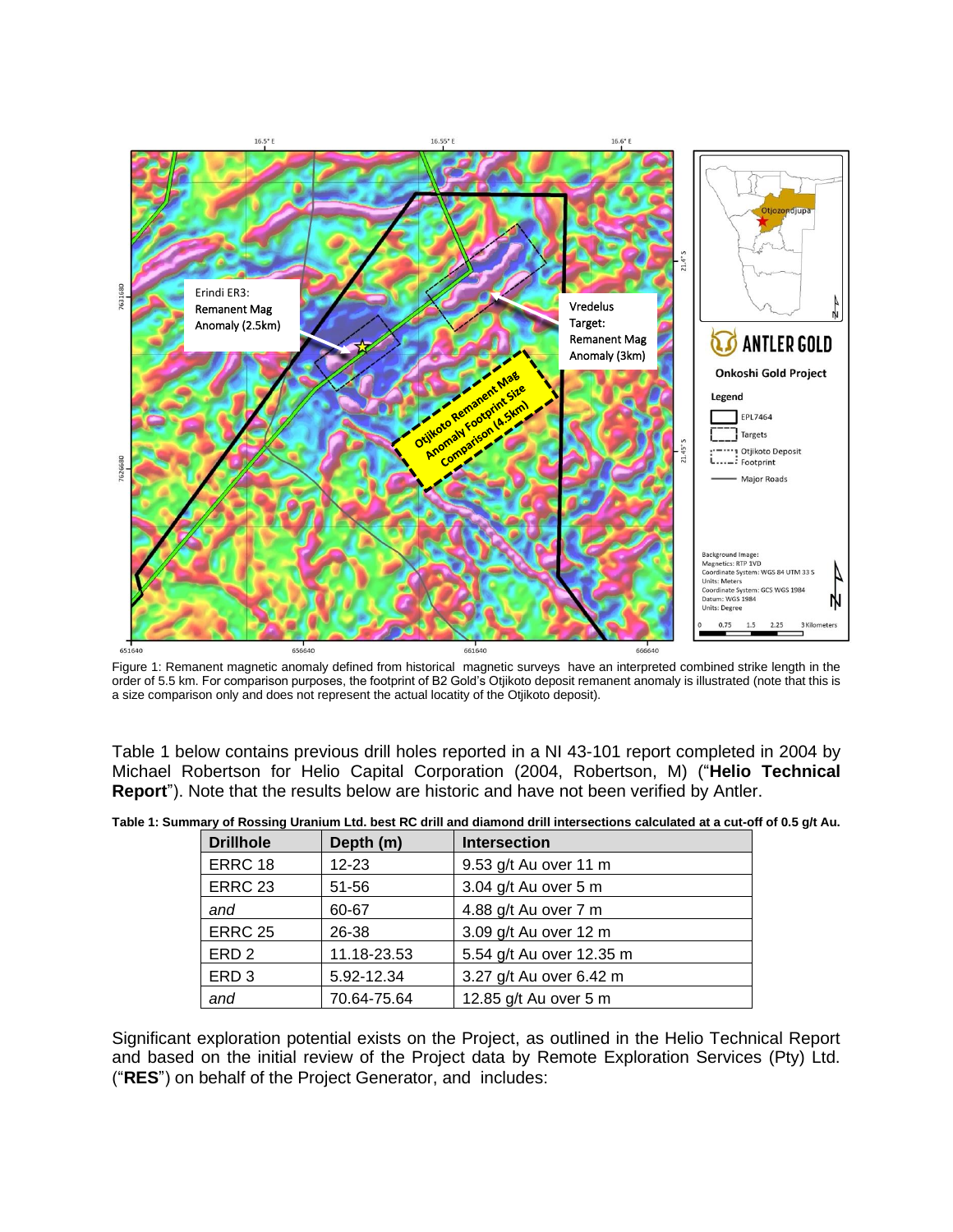- Limited historical work over the strike extents of both the historical Erindi and Vredelus Prospects and offers immediate exploration targets;
- Numerous significant gold in rock and gold in soil anomalies discovered during historical sampling campaigns were not followed up with any additional exploration work;
- Historical analytical lower limits of detection for gold were in the order of 20 ppb and thus potential gold mineralisation with a surface expression of less than 20 ppb would not have been delineated by the historical soil sampling campaigns; and
- Mineralisation on the Project has been shown to be conductive and magnetic and is therefore suitable for detection by both magnetic and electrical geophysical survey techniques.

# **Erongo Project, Namibia**

The Erongo Project covers highly prospective areas of the Damara Mobile Belt for gold and overlies similar lithologies and structures as Osino Resources' Twin Hills deposit.

The Company announced on August 4, 2021 the identification of a gold in calcrete anomaly (over 5 ppb Au with a peak value of 45 ppb) supported by a coincidental magnetic anomaly in the north east portion of the C2 Ext sampling grid (Figure 2). Due to the pervasive calcrete cover thickness, this is interpreted to represent a significant gold anomaly as thick calcrete horizons usually act as barriers to soil geochemical dispersions. Based on the success of this sampling, an additional target area was defined south of C2 ("C2 S") that is underlain by significant geophysical magnetic anomalies directly along strike of the Twin Hills deposit (Figure 2). The Company has collected 1,532 soil and calcrete samples (inclusive of QAQC) from C2 S and is currently awaiting assay results.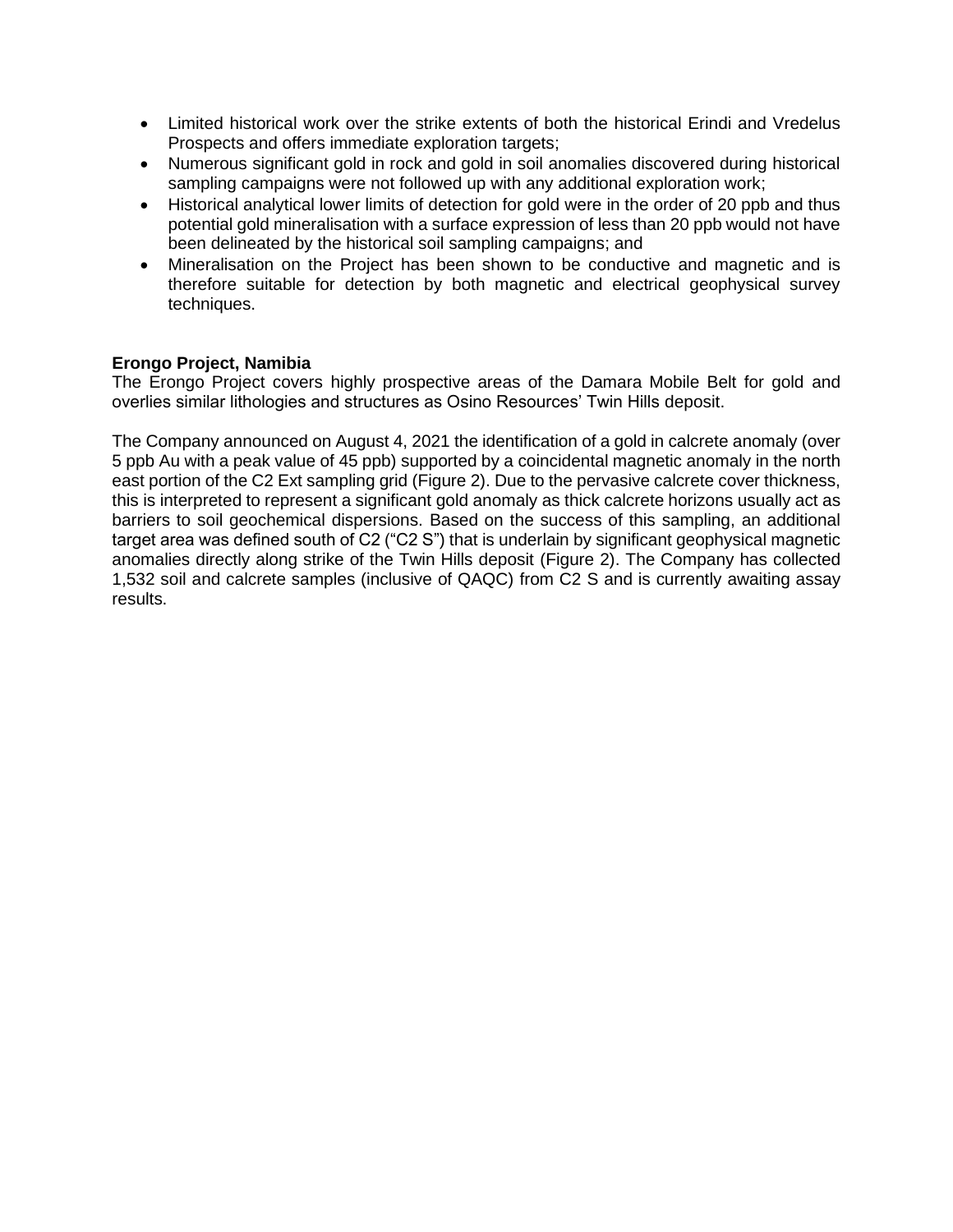

Figure 2: Position of the C2 Ext gold in calcrete anomaly and the C2 S sampling grid underlain by significant magnetic anomalies directly along strike form Osino Resources' Twin Hills deposit.

# **Kesya REE Project, Zambia**

On August 6, 2021, the Company announced it has entered into a binding letter agreement with an arm's length vendor to acquire the Kesya Project, a greenfields rare earth project in Zambia.

The Project being acquired from the Vendor contains a carbonatite which was first identified in the 1960's in the Kafue district in southern Zambia. The Company has successfully entered into land access agreements with the various traditional authorities to allow work in the chiefdoms that are located within the boundaries of the Kesya Project. Subsequently, the Company has hired an independent environmental management firm to compile the Environmental Project Brief (EPB). This work commenced in September 2021. The initial site visit by the Zambia Environmental Management Agency (ZEMA) has taken place.

A reconnaissance mapping and sampling campaign to attempt to verify historical exploration results has been completed over a small portion of the Kesya carbonatite. In total, 65 hard rock grab samples (inclusive of QAQC) were collected in order to preliminarily investigate historically reported total rare earth oxides grades within the carbonatite and identify areas of potential enrichment.

Samples were exported from Zambia and processed at Actlabs Canada using process code 8- REE which is a lithium metaborate/tetraborate fusion technique with subsequent analysis by ICP-OES and ICP-MS. Assay results from surface grab samples returned TREO grades of up to 0.66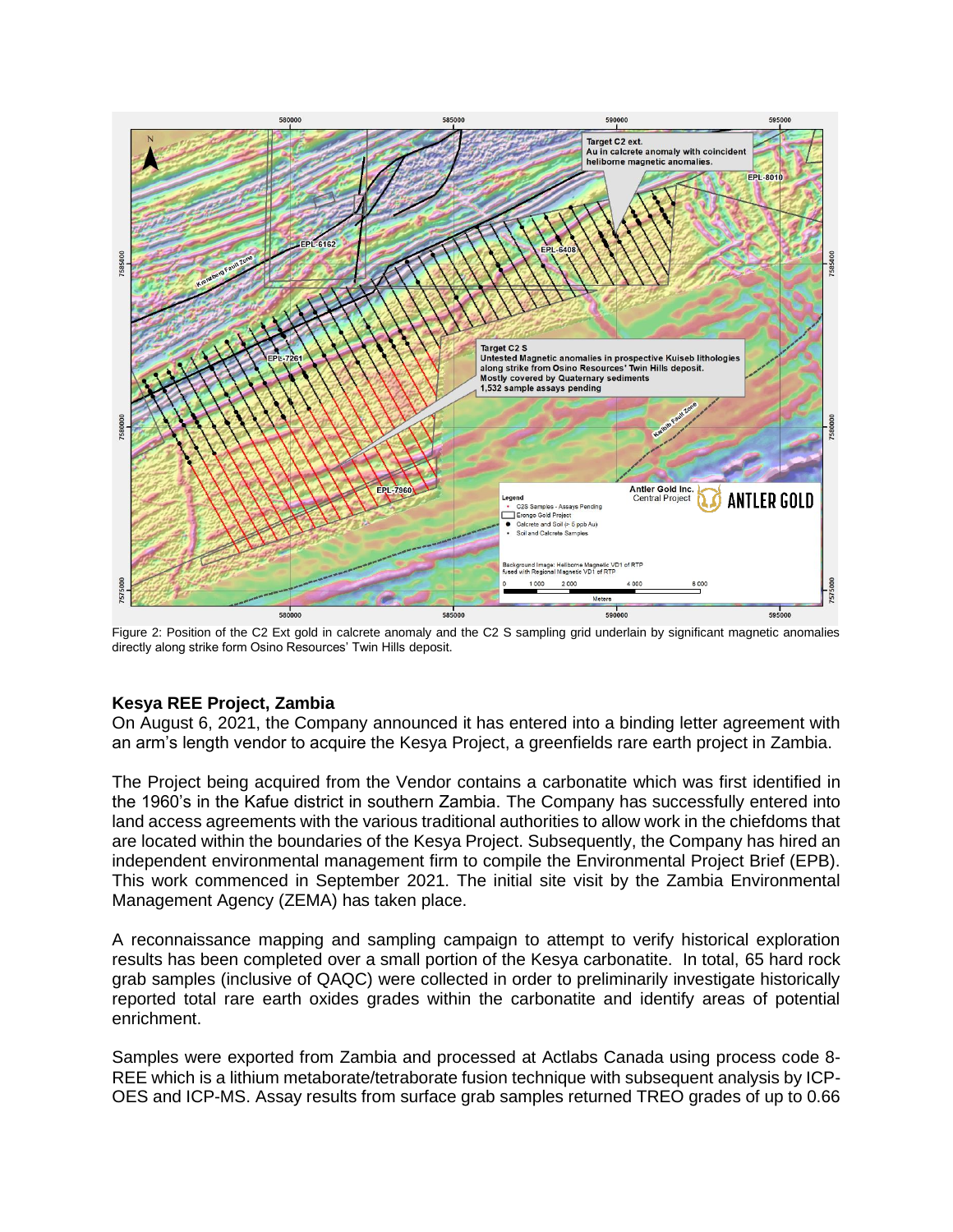% TREO along with elevated thorium and phosphorous, which are indicative geochemical signatures for a carbonatite system. All surface weathered carbonatite samples returned grade greater than 0.1 % TREO. Of note is the heavy weighting of 33 % NdPr as proportion of the TREO basket across the samples. Petrographical studies suggest an Nd rich monazite-(Nd) as the potential host of the REE deportment.

The Company plans further mapping and sampling as well as petrographic work on rock grab samples collected to date to identify the REE mineralogy association. A scout RC program is also being considered to investigate potential changes in minerology at depth.

## **Future Plans**

The Company is currently reviewing several opportunities for Antler Gold PG as well as for the Company's wholly owned subsidiaries in Namibia and Zambia.

### **Qualified Person**

Peter Hollick, BSc. (Hons), is a Consulting Geologist at RES and has reviewed and approved the scientific and technical information in this news release. Mr. Hollick is a registered Professional Natural Scientist with the South African Council for Natural Scientific Professions (Pr. Sci. Nat. No. 400113/93) and a Qualified Person for the purposes of National Instrument 43-101.

### **About Antler Gold Inc.**

Antler Gold Inc. (TSXV: ANTL) is a Canadian company, focused on the acquisition and exploration of gold projects in Namibia, Zambia and Africa both through its wholly owned subsidiary and through Antler Gold PG, a company owned by Antler and Sherpa Resource Holdings, a company related to Remote Exploration Services, one of the premier mineral exploration contractors in Africa. Antler is currently working on the Onkoshi Gold Project as well as the Erongo Gold Project, both of which cover areas of the Central Damara Belt, and share geological similarities to the areas containing the known Namibian Gold mines (QKR's Navachab and B2 Golds' Otjikoto) as well as Osino's recent Twin Hills discovery. Namibia is recognized as one of Africa's most politically stable jurisdictions, with an extremely well-established national infrastructure.

Further details are available on the Company's website at www.antlergold.com.

### **Cautionary Statements**

This press release may contain forward-looking information, such as statements regarding the acquisition of the Onkoshi Gold Project in Namibia by Antler and future plans and objectives of Antler, including the acquisition of new projects in Africa. This information is based on current expectations and assumptions (including assumptions in connection with the continuance of the applicable company as a going concern and general economic and market conditions) that are subject to significant risks and uncertainties that are difficult to predict, including risks relating to the ability to satisfy the conditions to complete transactions, exploration programmes and fund acquisitions in Africa. Actual results may differ materially from results suggested in any forwardlooking information. Antler assumes no obligation to update forward-looking information in this release, or to update the reasons why actual results could differ from those reflected in the forward-looking information unless and until required by applicable securities laws. Additional information identifying risks and uncertainties is contained in filings made by Antler with Canadian securities regulators, copies of which are available at [www.sedar.com.](http://www.sedar.com/)